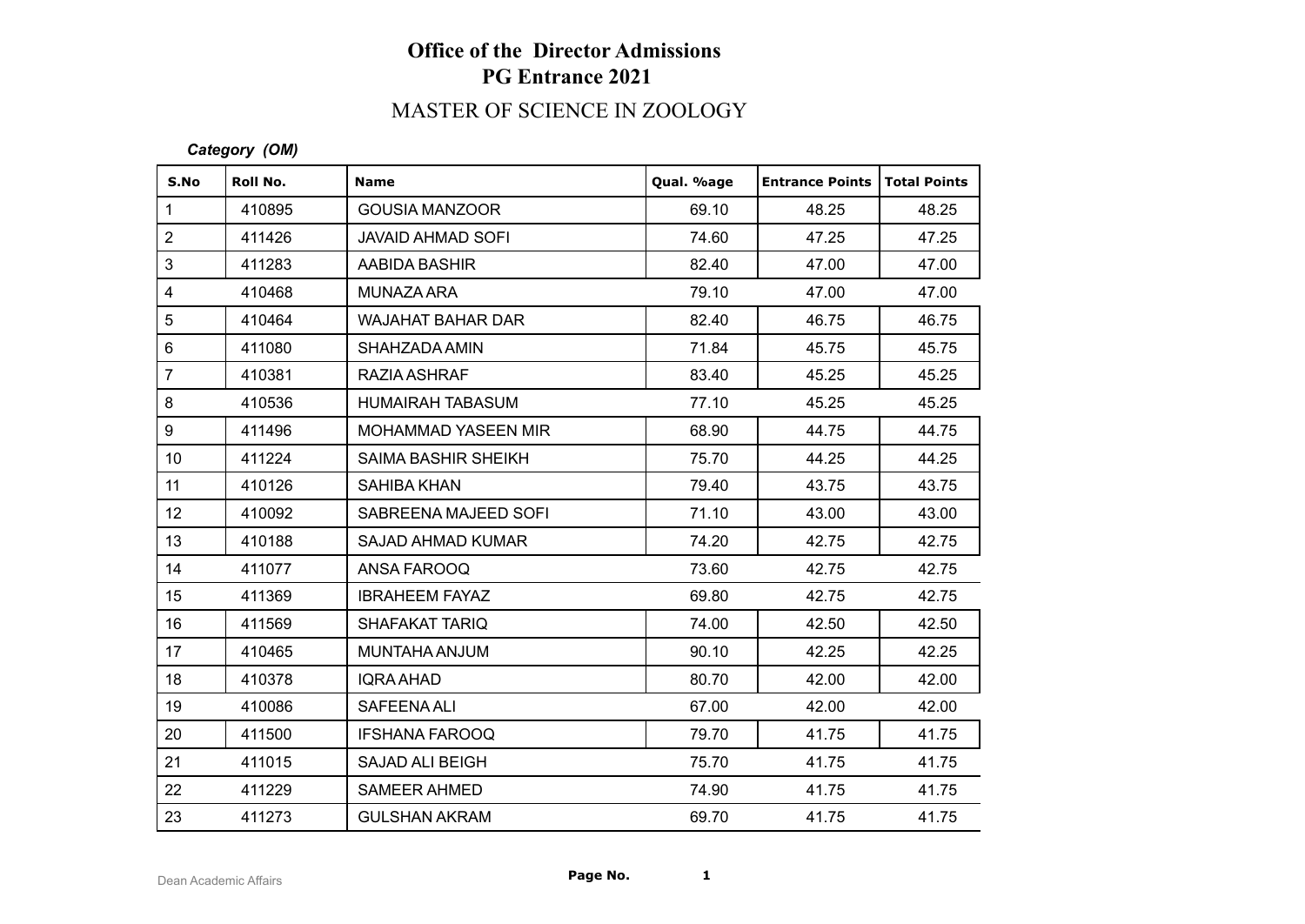#### MASTER OF SCIENCE IN ZOOLOGY

#### *Category (OM)*

| S.No | Roll No. | <b>Name</b>         | Qual. %age | <b>Entrance Points</b> | <b>Total Points</b> |
|------|----------|---------------------|------------|------------------------|---------------------|
| 24   | 410771   | LIYAQAT FAROOQ      | 69.40      | 41.50                  | 41.50               |
| 25   | 411639   | SHAMEELA AKHTER     | 72.40      | 41.25                  | 41.25               |
| 26   | 410485   | HUMAIRA MUSHTAQ     | 85.70      | 41.00                  | 41.00               |
| 27   | 410172   | RADISA RIYAZ        | 73.20      | 41.00                  | 41.00               |
| 28   | 411233   | <b>UBAID SOFI</b>   | 72.76      | 41.00                  | 41.00               |
| 29   | 411403   | <b>HUMAIRA BANO</b> | 93.30      | 40.50                  | 40.50               |
| 30   | 410493   | <b>BILLASEE JAN</b> | 81.40      | 40.50                  | 40.50               |
| 31   | 410627   | <b>NISHA RAFIQ</b>  | 81.00      | 40.50                  | 40.50               |
| 32   | 410932   | FIRDOOSA JAN        | 59.67      | 40.50                  | 40.50               |

*Category (ST)*

| S.No | <b>Roll No.</b> | <b>Name</b>   | Qual. %age | <b>Entrance Points   Total Points</b> |       |
|------|-----------------|---------------|------------|---------------------------------------|-------|
| 33   | 411466          | NELOFAR QADIR | 77.30      | 32.00                                 | 32.00 |

*Category (RBA)*

| S.No | Roll No. | <b>Name</b>            | Qual. %age | Entrance Points   Total Points |       |
|------|----------|------------------------|------------|--------------------------------|-------|
| 34   | 410181   | <b>OWASUM BUKHAREE</b> | 70.10      | 39.75                          | 39.75 |
| 35   | 410074   | RAFIA FAROOQ           | 82.10      | 39.50                          | 39.50 |
| 36   | 411464   | <b>NUZHAT BASHIR</b>   | 77.30      | 38.25                          | 38.25 |
| 37   | 410765   | AADIL AYOUB            | 77.10      | 38.25                          | 38.25 |

*Category (ALC)*

| S.No | Roll No. | <b>Name</b> | Qual. %age | <b>Entrance Points   Total Points</b> |       |
|------|----------|-------------|------------|---------------------------------------|-------|
| 38   | 410337   | AUMINA JAN  | 72.60      | 21.50                                 | 21.50 |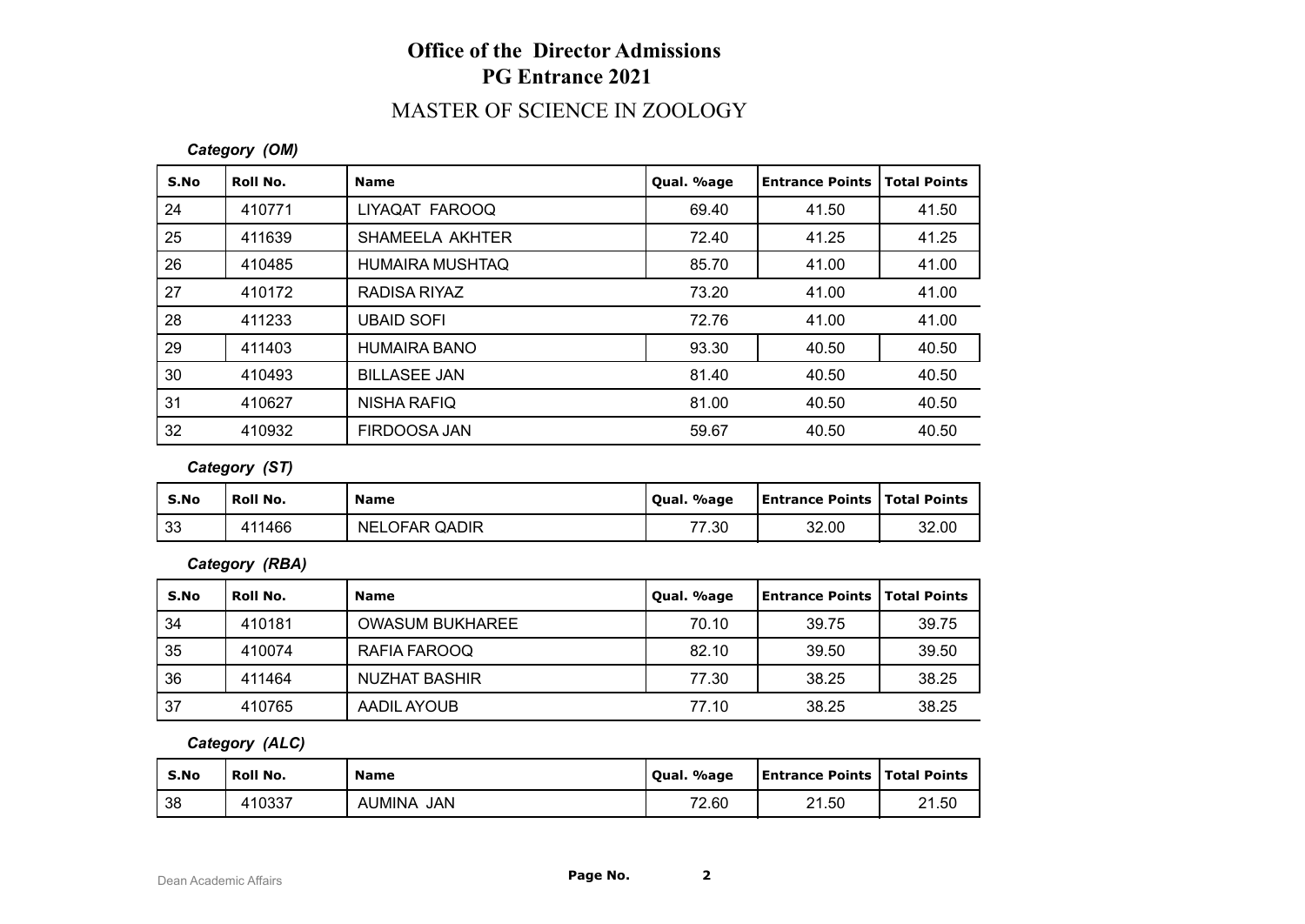#### MASTER OF SCIENCE IN ZOOLOGY

*Category (WUP)*

| S.No | Roll No. | <b>Name</b>   | Qual. %age | <b>Entrance Points   Total Points</b> |       |
|------|----------|---------------|------------|---------------------------------------|-------|
| 39   | 410564   | ′ JAN<br>AASY | 79.10      | 35.50                                 | 35.50 |

*Category (CDP)*

| S.No | <b>Roll No.</b> | <b>Name</b>       | Qual. %age | <b>Entrance Points   Total Points</b> |       |
|------|-----------------|-------------------|------------|---------------------------------------|-------|
| l 40 | 410695          | <b>NARGIS JAN</b> | 80.20      | 36.00                                 | 36.00 |

*Category (SPORTS)*

| S.No | Roll No. | <b>Name</b>  | Qual. %age | <b>Entrance Points   Total Points</b> |       |
|------|----------|--------------|------------|---------------------------------------|-------|
| 41   | 410064   | MEHVI FAROOQ | 77.60      | 31.50                                 | 31.50 |

*Category (NCC)*

| S.No | Roll No. | <b>Name</b>                 | Qual. %age | <b>Entrance Points   Total Points</b> |       |
|------|----------|-----------------------------|------------|---------------------------------------|-------|
| 42   | 110222   | <b>SUHAIB FIRDOUS YATOO</b> | 88.50      | 33.50                                 | 33.50 |

*Category (PHC)*

| S.No | Roll No. | <b>Name</b>          | Oual. %age | <b>Entrance Points   Total Points</b> |       |
|------|----------|----------------------|------------|---------------------------------------|-------|
| 43   | 411320   | <b>DANISH SHABIR</b> | 79.40      | 25.50                                 | 25.50 |

*Category (OSJ)*

| S.No | Roll No. | <b>Name</b>         | Oual, %age | <b>Entrance Points   Total Points</b> |       |
|------|----------|---------------------|------------|---------------------------------------|-------|
| -44  | 411290   | <b>AISHA KOUSAR</b> | 81.36      | 30.50                                 | 30.50 |

*Category (SN)*

| S.No | Roll No. | <b>Name</b>        | Oual, %age | <b>Entrance Points   Total Points</b> |       |
|------|----------|--------------------|------------|---------------------------------------|-------|
| -45  | 411364   | <b>MEHAK NAZIR</b> | 59.90      | 28.25                                 | 28.25 |